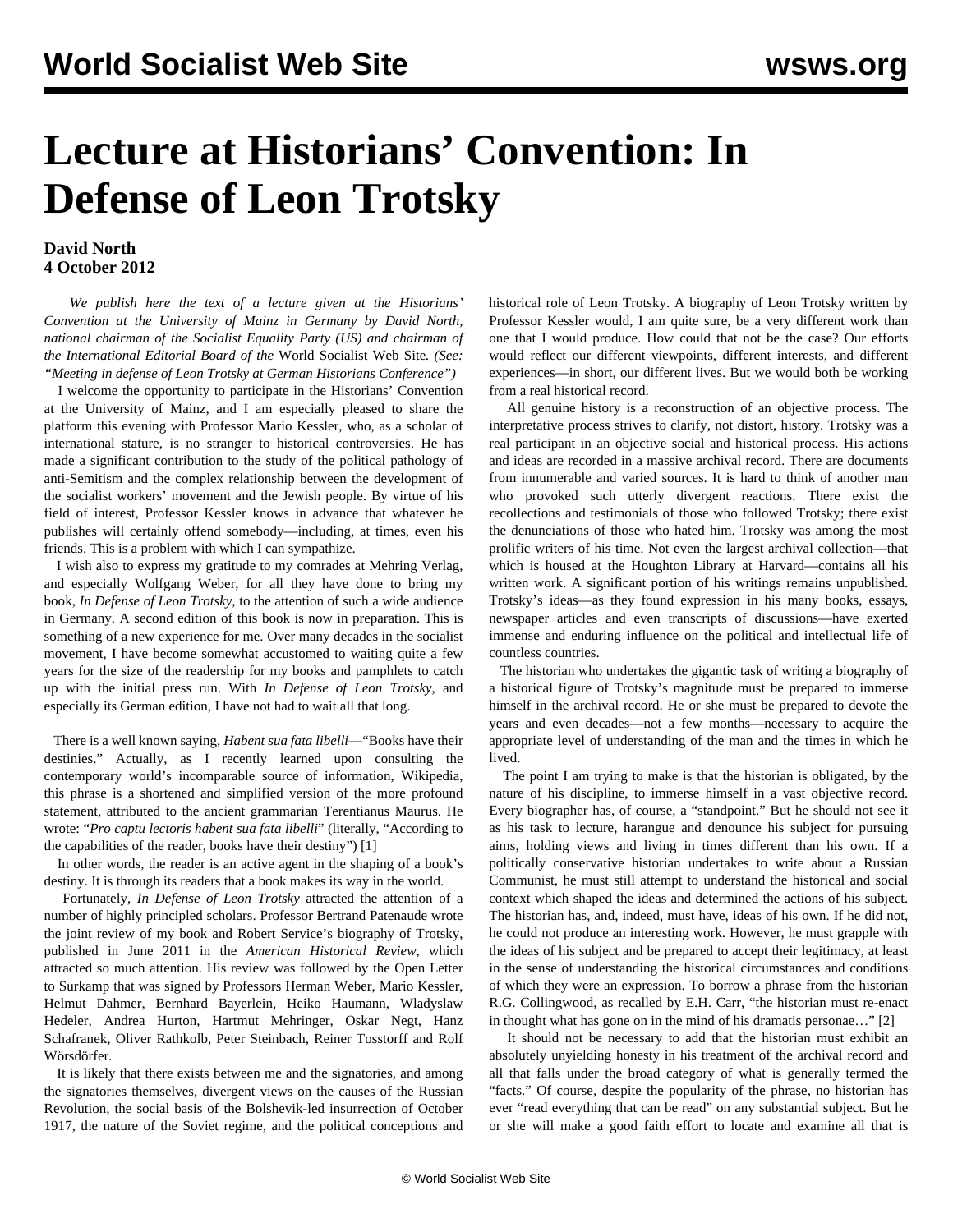<span id="page-1-0"></span>necessary to achieve a multi-faceted reconstruction of the historical subject. The selection of facts must not be arbitrary and tendentious, and their presentation must be accurate. Nothing is so irreparably damaging to the reputation of a historian and the credibility of his work than the discovery that he has gotten his facts wrong, that the claims and assertions of a historian are not supported by the documents he cites, or that he has, in one way or another, falsified the historical record to fit preconceived needs of a predetermined narrative.

 It has been irrefutably established over the past three years, since I wrote my first analysis of Service's biography, that his work is a travesty of historical writing. His book is, as the letter of the fourteen historians so precisely stated, a "defamatory lampoon." Even though I substantially expanded my critique in the course of additional lectures, including two in Berlin and one in Leipzig, I could not fully catalog the errors, falsifications and misrepresentations that Service somehow managed to pack into a single volume. The pattern of dishonesty is so deeply woven into the fabric of Service's narrative that he apparently felt compelled to misrepresent historical documents even when there was no apparent reason for doing so.

 For example, as I was preparing my remarks for today's meeting, I once again looked through the Service biography. I selected a chapter at random, knowing that I was likely to find at least one error on whatever page I looked. I turned to Chapter 14, entitled "War on War." It deals with the impact of the outbreak of World War I on Trotsky's life. On page 137, Service describes an encounter between Trotsky and the German social democrat Hermann Molkenbuhr on a Zurich street, in which the latter predicted a speedy end to the conflict. Immediately following the quoted words of Molkenbuhr, Service adds the following sentence: "Molkenbuhr regarded Trotsky's apocalyptic prognosis as the ranting of a 'utopian.'" [[3](#page-2-0)]

 The entire account is taken from Trotsky's *My Life*, and Service includes a footnoted reference.

 Upon turning to referenced passage, we find that Service did manage to reproduce correctly Molkenbuhr's words, as recalled by Trotsky. But the subsequent passage—"Molkenbuhr regarded Trotsky's apocalyptic prognosis as the ranting of a 'utopian'"—significantly alters Trotsky's account. Nowhere does Trotsky state that Molkenbuhr "regarded Trotsky's apocalyptic prognosis as the ranting of a 'utopian.'" He tells the story quite differently. Following the quote from Molkenbuhr, Trotsky writes:

 Molkenbuhr was stating, of course, not his own estimate of the situation; he was simply expressing the official opinion of the Social Democracy. At the same time, the French ambassador to St. Petersburg wagered Buchanan five pounds sterling that the war would be over before Christmas. *No, we 'utopians' foresaw things a little better than these realistic gentlemen from the Social Democracy and the diplomatic circles*. [Italics added] [4]

 Leon Trotsky (1879-1940), was the co-leader of the 1917 Russian Revolution, socialist opponent of Joseph Stalin, founder of the Fourth International, and strategist of world socialist revolution.

 Service's account creates a very different image in the mind of the reader than that which emerges from what Trotsky actually wrote. In the former, the reader is presented with an imagined scene in which the aged Social Democratic leader observes before him a "ranting" Trotsky, spouting apocalyptic phrases. Trotsky is reduced to a political caricature. But in the original text, Trotsky does not say anything about his immediate reply to Molkenbuhr. Rather, Trotsky adopts an ironic tone in recalling the wildly misguided political calculations of the opportunists and diplomats. Who, he is asking the reader, were the "utopians"? The revolutionists who foresaw the catastrophic implications of war or the socalled "realists" who believed all would be restored to normal within a

few months? Service not only distorts the historical scene, he misses the political point of the entire passage.

 Just a few paragraphs later, Service writes: "For the first time in his [Trotsky's] career he entered into polemics with Plekhanov, whom he now regarded with utter contempt." [5] The sentence is footnoted. Service informs us that he is citing a letter from Trotsky to the much older revolutionist, Pavel B. Axel'rod, dated December 22, 1914. It is part of the famous Nicolaevsky Collection that is housed at the Hoover Institute at Stanford University in Palo Alto, California, where Service did almost all his research for the biography. When I first read this passage, I was taken aback. While Trotsky certainly deplored Plekhanov's support of the war, it was surprising to read that Trotsky regarded the "father of Russian Marxism" with "utter contempt." After the Bolsheviks came to power, Trotsky affirmed in several moving essays his intense and enduring admiration of Plekhanov. So what did Trotsky actually write to Axel'rod in December 1914? Did Trotsky, in a private letter to an older comrade, give vent to an inner rage provoked by Plekhanov's political betrayal?

 Trotsky's letter to Axel'rod consists of three brief paragraphs. Only the first paragraph makes any reference to Plekhanov. It reads:

 Have you read Plekhanov's pamphlet? I have begun a series of articles about it. For the first time in my life I am polemicizing against Plekhanov. He is not as secure as he had seemed to me. [6]

 Most readers, lacking access to the source material, would assume that Service has accurately interpreted the content of the letter that he is citing. But it would be a mistake to extend such credit to Service. There is nothing in the referenced paragraph that suggests that Trotsky's attitude toward Plekhanov had become one of "utter contempt." That sentiment, which would reflect on Trotsky's own character, is simply invented by Service. In reality, this short letter conveys a sense of regret and sorrow over Plekhanov's evolution, sentiments far more appealing in the circumstances than that suggested by Service.

 Just two pages later, after reporting Trotsky's arrival in Paris during the spring of 1915, Service writes:

 Both Trotsky and his wife were to claim that they lived frugally in Paris. There is no evidence for this. In 1914 he dispatched six substantial articles to Kievskaya Mysl. Such were their success that the newspaper continued to employ him throughout 1915-16; and since the French and the Russians were allies in the war he could rely on money being transferred quickly to his bank account in Paris. The Trotskys were not hard up in wartime France. [7]

 Service implies that Trotsky and his wife, Natalia Sedova, lied about their conditions in Paris. "There is no evidence," he writes categorically, that the couple lived frugally in the midst of the war. How then did they live? Lavishly? Did they enjoy the comforts of an affluent middle-class life? The only information that Service provides about Trotsky's personal resources is 1) that he wrote six articles for the liberal newspaper Kievskaya Mysl in 1914; and 2) that Trotsky was still employed by the newspaper in 1915-16. Service offers no precise information about Trotsky's remuneration. Instead, Service claims, without supporting evidence, that Trotsky "could rely on money being transferred quickly to his bank account in Paris." What is the factual basis of Service's assumption that this was actually the case?

 Unfortunately for Service, his self-assured claims about Trotsky's wealth and easy access to money are contradicted by the text of a letter that is referenced in a footnote just one page earlier. Trotsky wrote to Axel'rod on December 11, 1915:

 I have a favor to ask of you. On the 20th, Nat. Iv. Trotskaya has a large payment to the printshop. Somewhere at the consulate there is 200 rubles for us which simply cannot be found. I wrote to "Kievskaya Mysl" asking them to send money by telegraph. But I fear that the money will not be received in time. With your help could she not get a loan — for a maximum